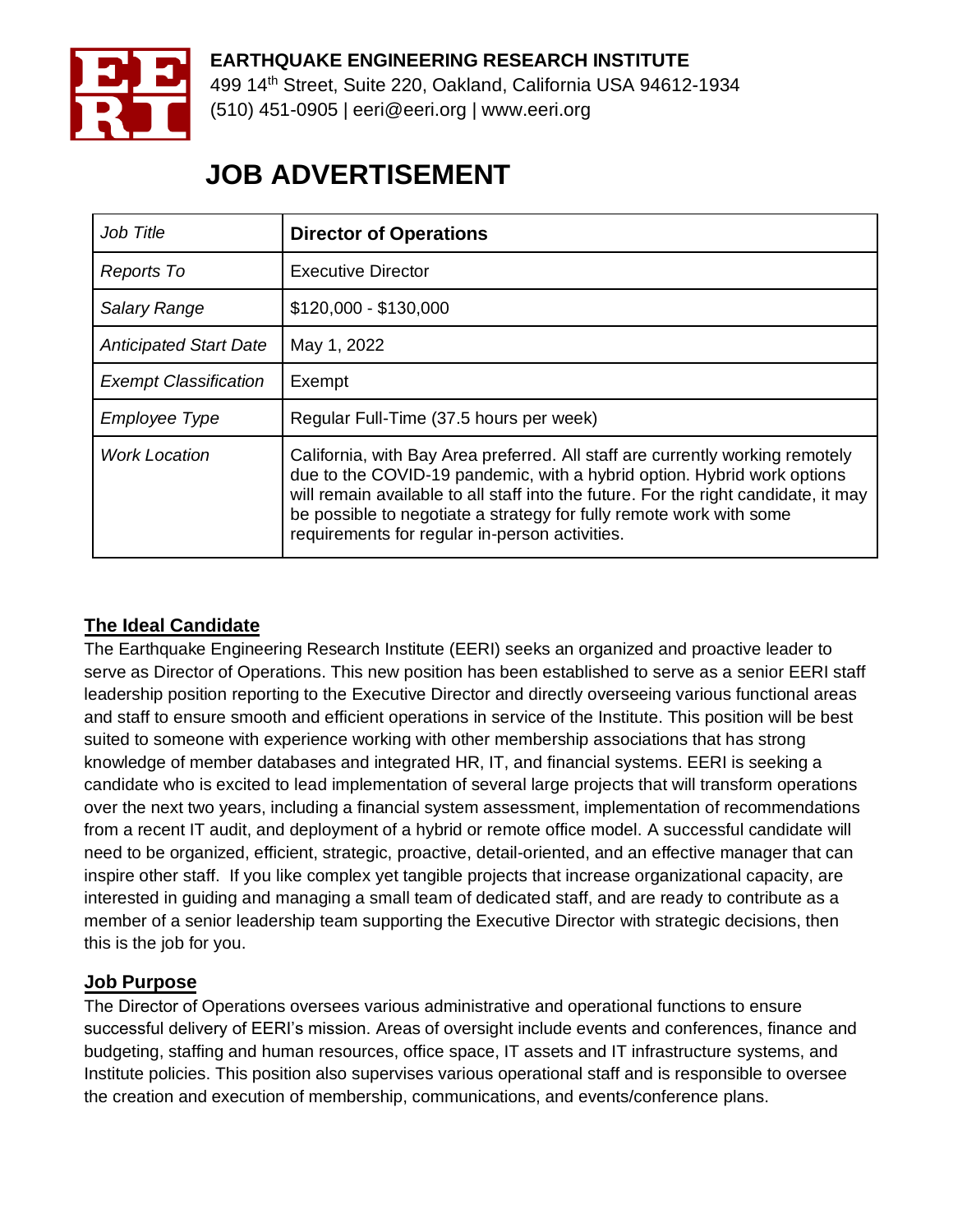## **Duties and Responsibilities**

This job description is intended to provide an overview of the essential functions and qualifications of the job, and is not intended to be an all-inclusive list of duties and responsibilities. Other duties must be completed as assigned, and collaboration and teamwork across teams is required.

#### Primary Responsibilities

- 1. Oversee financial operations & annual audit
- 2. Manage staffing and human resource functions
- 3. Manage Annual Meetings & Conference logistics and external vendors
- 4. Establish and maintain Institute policies and procedures
- 5. Mange physical office space and IT assets/infrastructure/vendors
- 6. Oversee vendor agreements and serve as liaison to contracted services
- 7. Oversee creation and execution of membership plan/strategy
- 8. Oversee creation and execution of communications plan/strategy
- 9. Oversee creation and execution of events/conference plan/strategy
- 10. Ensure establishment and maintenance of robust, integrated infrastructure systems to support EERI's operations and functional areas (membership, comms, fundraising, events, programs)
- 11. Supervise Operational Staff and oversee their functional work areas: Membership & Donor Manager, Communications Manager, Accounts Manager (upon hiring), and Administrative Coordinator.

## **Key Projects in First Two Years**

- Oversee successfully transition of financial systems and processes resulting from Fall 2022 retirement of long-standing Controller, including hiring of new Accounts Manager and/or contracted services. Assess current financial systems and update processes or procedures to ensure smooth financial operations aligned with financial management best practices and legal compliance requirements.
- Plan and oversee migration from a large physical office to either a fully remote or hybrid model with a smaller office, ensuring that all human resource, IT, legal compliance, and other elements are considered and successfully transitioned.
- Implement recommendations from a 2021 audit of IT systems, including migrating various IT services, databases, and functions to a more integrated model utilizing a suite of vendors and providers.
- Oversee virtual Annual Meeting in spring 2023.

#### **Qualifications**

Education and Experience

- Bachelor's degree required
- 5 to 7 years of relevant association experience, with 3 or more years of experience in senior level management or director-level positions
- A Certified Association Executive designation preferred
- Progressive leadership and operations experience in a trade or membership association, including strong knowledge of Association Management Systems and supporting financial systems
- Previous experience with associations serving professional service firms or engineers/scientists desired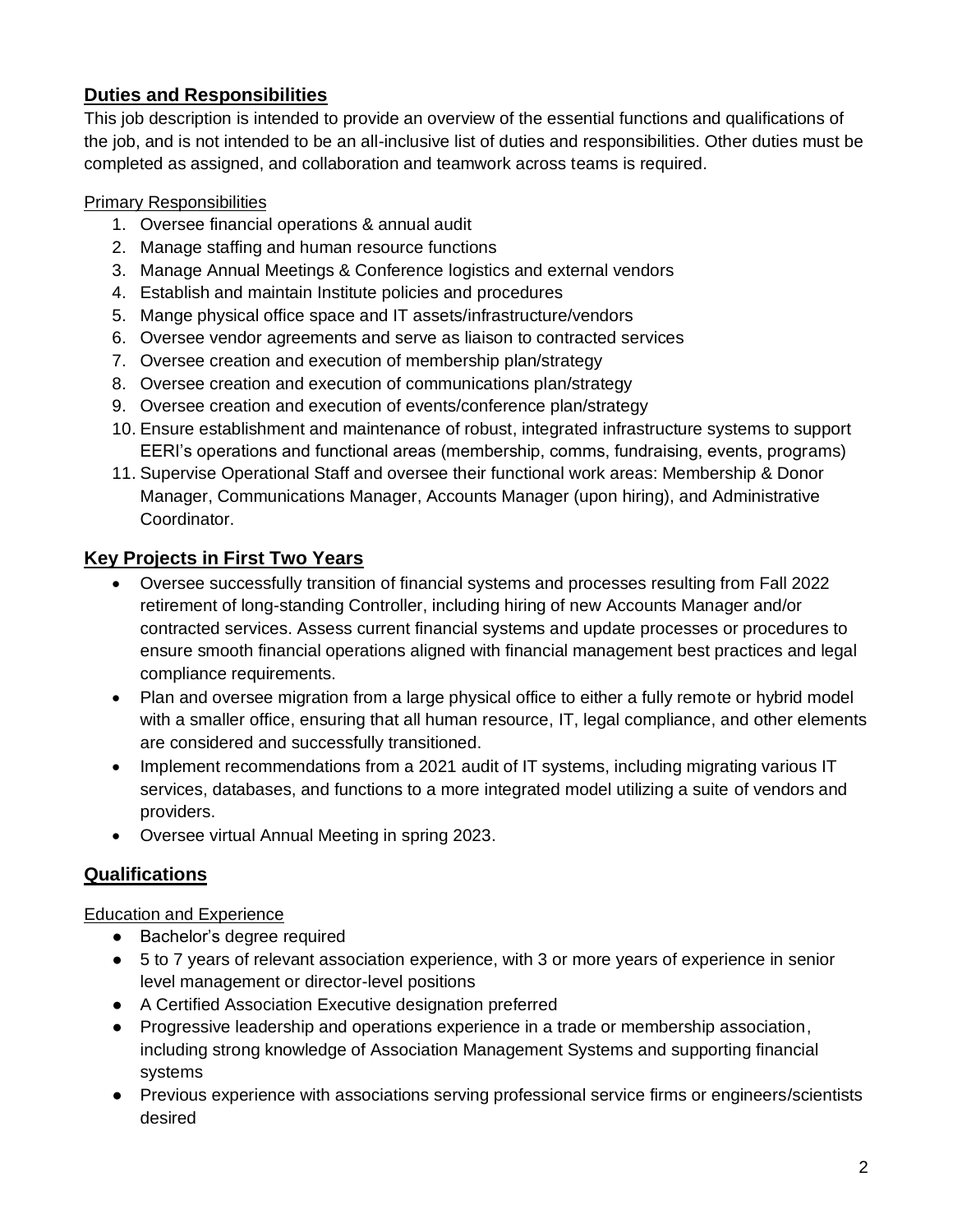- Proven ability to establish effective working relationships with internal and external constituencies.
- Proven staff supervision and volunteer management experience.
- Demonstrated ability to work in and foster a team environment.
- Extensive experience working with professionals from a range of disciplines and backgrounds
- Experience aligning, migrating, or improving a suite of association IT systems (i.e. financial, membership, human resources) for enhanced operational function
- Experience with event and conference planning, both in-person and virtual

#### Skills

- Possess business acumen and financial savvy including but not limited to budgeting and financial oversight, grant financial tracking and reporting, and vendor contracting and management
- Strong leadership, management, organizational, and judgment skills with evidence of innovative and creative solutions.
- Knowledge of human resources functions and systems, and ability to deploy them with tactfully
- Strong analytical skills utilized to drive continuous operational quality improvement.
- Superior interpersonal, written and verbal communication skills.
- Adept at creating internal processes and procedures and overseeing their consistent and fair application
- IT savvy, including advanced proficiency in Microsoft Office (Word, Excel, PowerPoint), Google Suite (Gmail, Drive), and Virtual Conferencing Software (Zoom).
- Familiarity with Conference Planning platforms
- Familiarity with association management systems and databases for membership
- Familiarity with Project Management systems or platforms.
- Familiarity with communications platforms including website content management systems (Joomla, WordPress), Adobe Creative Suite (Photoshop, InDesign) or equivalents (Canva), email marketing platforms (Hootsuite, MailChimp or similar)
- Outstanding proficiency in English language

## **Working Conditions**

This position may require occasional evening and weekend work. Travel is required for EERI's Annual Meeting and occasionally for other U.S. conferences, meetings, or other activities. Travel may also be required immediately following earthquakes in North America, and for some international conferences or events.

#### **Physical Requirements**

Position requires long hours of sitting and using office equipment and computers. Light lifting of supplies and materials may be necessary from time to time, including set-up of simple audio-visual or office equipment, EERI display and marketing materials, and signage for events.

## **Direct Reports**

Membership & Donor Manager, Communications Manager, Accounts Manager (upon hiring), and Administrative Coordinator. Has authority to seek support from other staff as necessary to successfully complete duties.